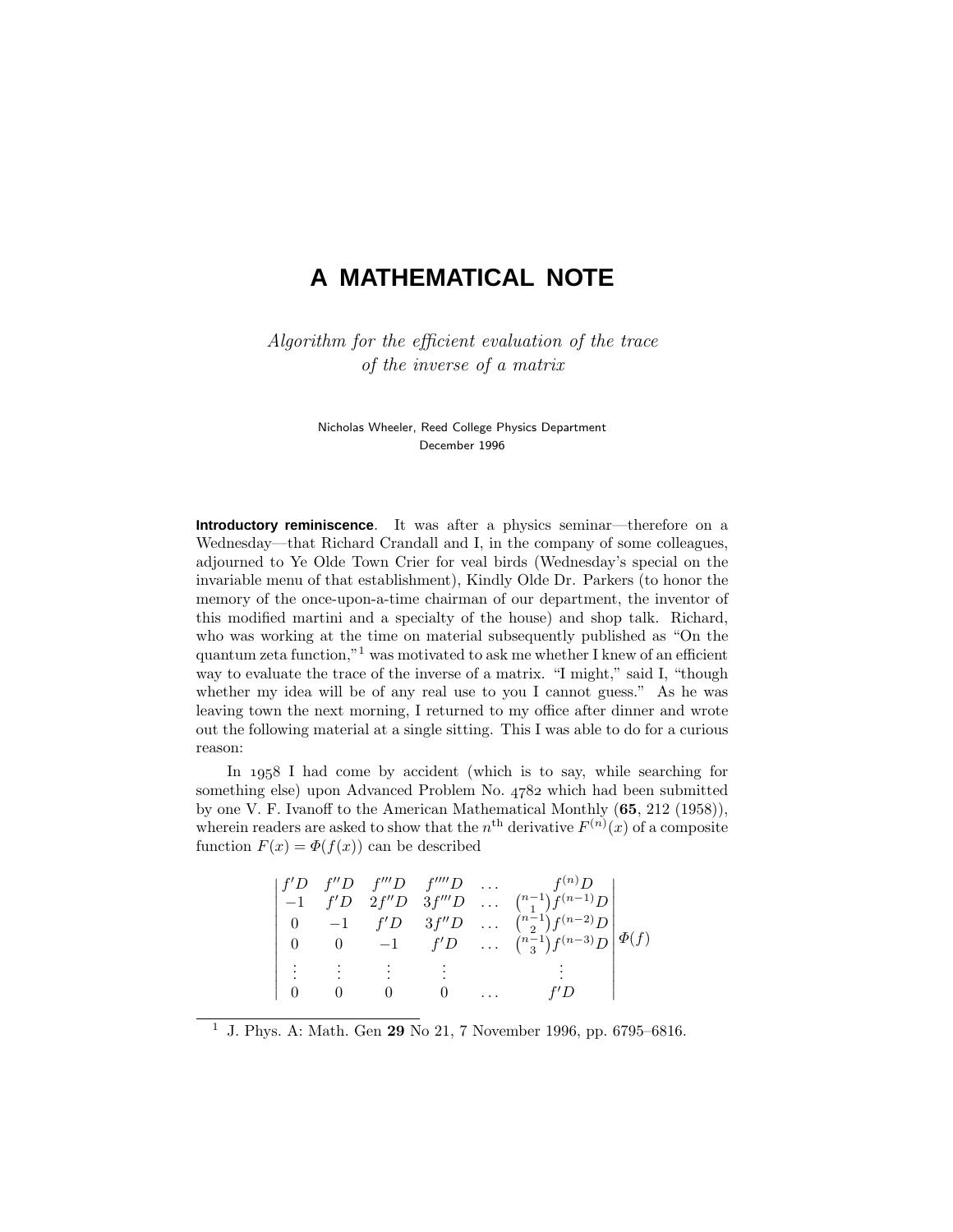## **2 A mathematical note**

where  $f^{(k)} \equiv \left(\frac{d}{dx}\right)^k f(x)$  and  $D^k \Phi(f) \equiv \left(\frac{d}{df}\right)^k \Phi(f)$ . I recognized on the occasion that "Ivanoff's Formula"contained the seed of a solution to the problem that had sent me to the library in the first place, and I discovered subsequently that from it radiates in fact a set of techniques relating usefully to a remarkable variety of topics. Some of that material I pulled together long ago in a seminar "Some applications of an elegant formula due to V. F. Ivanoff" presented on 28 May 1969 to the Applied Math Club at Portland State University (see COLLECTED SEMINARS  $1963-1970$ , and it is from that source that I extracted the germ of the idea developed here.

**The computational technique**. Let  $M$  be an  $N \times N$  matrix. Let its characteristic polynomial be notated

$$
p(x) = \det(\mathbb{M} - x\mathbb{I}) = p_0 + p_1 x + p_2 x^2 + \dots + p_N x^N
$$
 (1)

where clearly

$$
p_0 = \det \mathbb{M}
$$
  
\n
$$
\vdots
$$
  
\n
$$
p_{N-1} = (-)^{N-1} \operatorname{tr} \mathbb{M}
$$
  
\n
$$
p_N = (-)^N
$$
 (2)

By the Cayley-Hamilton Theorem

$$
p_0 \mathbb{I} + p_1 \mathbb{M} + p_2 \mathbb{M}^2 + \dots + p_N \mathbb{M}^N = \mathbb{O}
$$
 (3)

Therefore

$$
\mathbb{M}^{-1} = -\frac{p_1 \mathbb{I} + p_2 \mathbb{M} + \dots + p_N \mathbb{M}^{N-1}}{p_0}
$$
\n(4)

which would provide an easy way to construct  $M^{-1}$ —whence also tr $M^{-1}$ —if there were an easy way to construct the numbers  $p_n : n = 1, 2, ..., N$ . There is*...*

 $\ldots$  but to describe it I find it convenient to work initially not with  $p(x)$  but with the equivalent structure

$$
q(y) = \det(\mathbb{I} - y\mathbb{M}) = (-y)^N \cdot p(1/y)
$$
 (5.1)

$$
= 1 + q_1 y + q_2 y^2 + \cdots q_N y^N \tag{5.2}
$$

The trick now is to notice that

$$
q(y) = e^{\text{tr}\log(\mathbb{I} - y\mathbb{M})}
$$
\n(6)

and that

$$
\log(\mathbb{I} - y\mathbb{M}) = -y\mathbb{M} - \frac{1}{2}y^2\mathbb{M}^2 - \frac{1}{3}y^3\mathbb{M}^3 - \frac{1}{4}y^4\mathbb{M}^4 - \cdots
$$
 (7)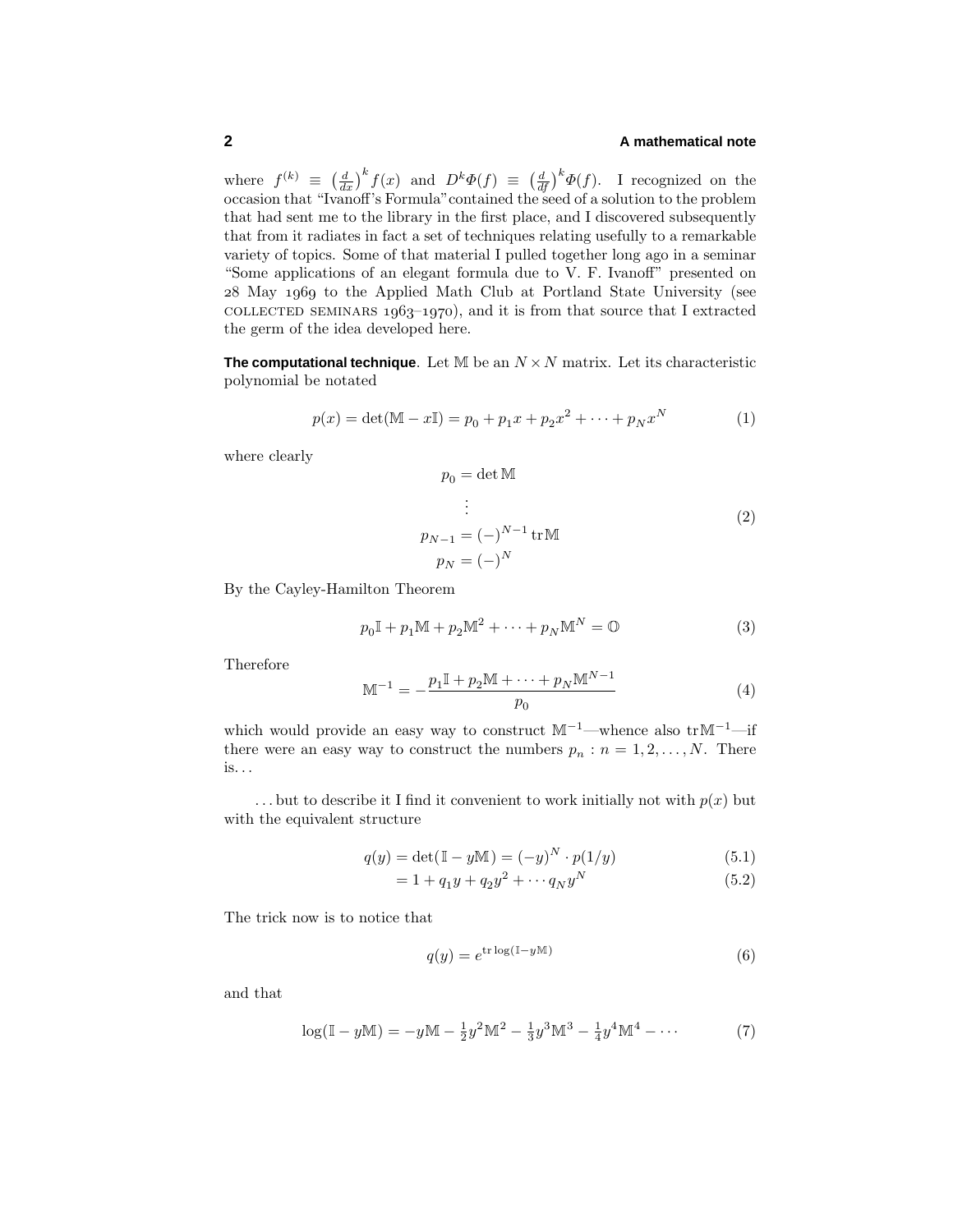#### **Efficient evaluation of the traces of inverted matrices 3**

Evidently

$$
q(y) = \exp\left\{-T_1y - \frac{1}{2}T_2y^2 - \frac{1}{3}T_3y^3 - \frac{1}{4}T_4y^4 - \cdots\right\}
$$
 (8)

where

$$
T_n = \text{tr}\,\mathbb{M}^n \tag{9}
$$

Developing the composite function which appears on the right side of (8), we find

$$
q(y) = 1 - T_1 y + \frac{1}{2!} [T_1^2 - T_2] y^2
$$
  

$$
- \frac{1}{3!} [T_1^3 - 3T_1 T_2 + 2T_3] y^3
$$
  

$$
+ \frac{1}{4!} [T_1^4 - 6T_1^2 T_2 + 8T_1 T_3 + 3T_2^2 - T_4] y^4 + \cdots
$$
 (10)

which looks like an infinite series, but actually truncates at the  $N^{\text{th}}$  term. To get a preliminary sense of how this comes about, consider the case  $N = 2$ . We have

$$
p(x) = p_0 + p_1 x + p_2 x^2
$$

$$
= \det \mathbb{M} - T_1 x + x^2
$$

which by (3) entails det  $\mathbb{M} \cdot \mathbb{I} - T_1 \cdot \mathbb{M} + \mathbb{M}^2 = \mathbb{O}$ , of which we take the trace to obtain

$$
2\det \mathbb{M} = T_1^2 - T_2 \tag{11}
$$

So we have

$$
p(x) = \frac{1}{2}[T_1^2 - T_2] - T_1x + x^2
$$
\n(12)

whence

$$
q(y) = y^2 p(1/y) = 1 - T_1 y + \frac{1}{2} [T_1^2 - T_2] y^2
$$

This is the advertised truncated version of (10), but why does it truncate? Because the Cayley-Hamilton Theorem  $p(M) = \mathbb{O} \implies M p(M) = \mathbb{O} \implies$  $tr{Mp(M)} = 0$ , and this, by (11), entails

$$
\frac{1}{2}[T_1^2 - T_2]T_1 - T_1T_2 + T_3 = \frac{1}{2}[T_1^3 - 3T_1T_2 + T_3] = 0
$$

which serves to switch off the cubic term in (10). Higher order terms vanish by the same mechanism, but to construct the explicit demonstration one has to dig a bit deeper; the digging will serve also to reduce the phrase "developing the composite function*...* " to the status of a recursive algorithm. Here I must be content simply to state the results; the arguments are pretty, I think, but of no immediate interest in themselves.

On has 
$$
q_n = (-)^n \frac{1}{n!} Q_n
$$
, where

$$
Q_n = \begin{vmatrix} T_1 & T_2 & T_3 & T_4 & \dots & T_n \\ 1 & T_1 & T_2 & T_3 & \dots & T_{n-1} \\ 0 & 2 & T_1 & T_2 & \dots & T_{n-2} \\ 0 & 0 & 3 & T_1 & \dots & T_{n-3} \\ \vdots & \vdots & \vdots & \vdots & & \vdots \\ 0 & 0 & 0 & 0 & \dots & T_1 \end{vmatrix}
$$
 (13)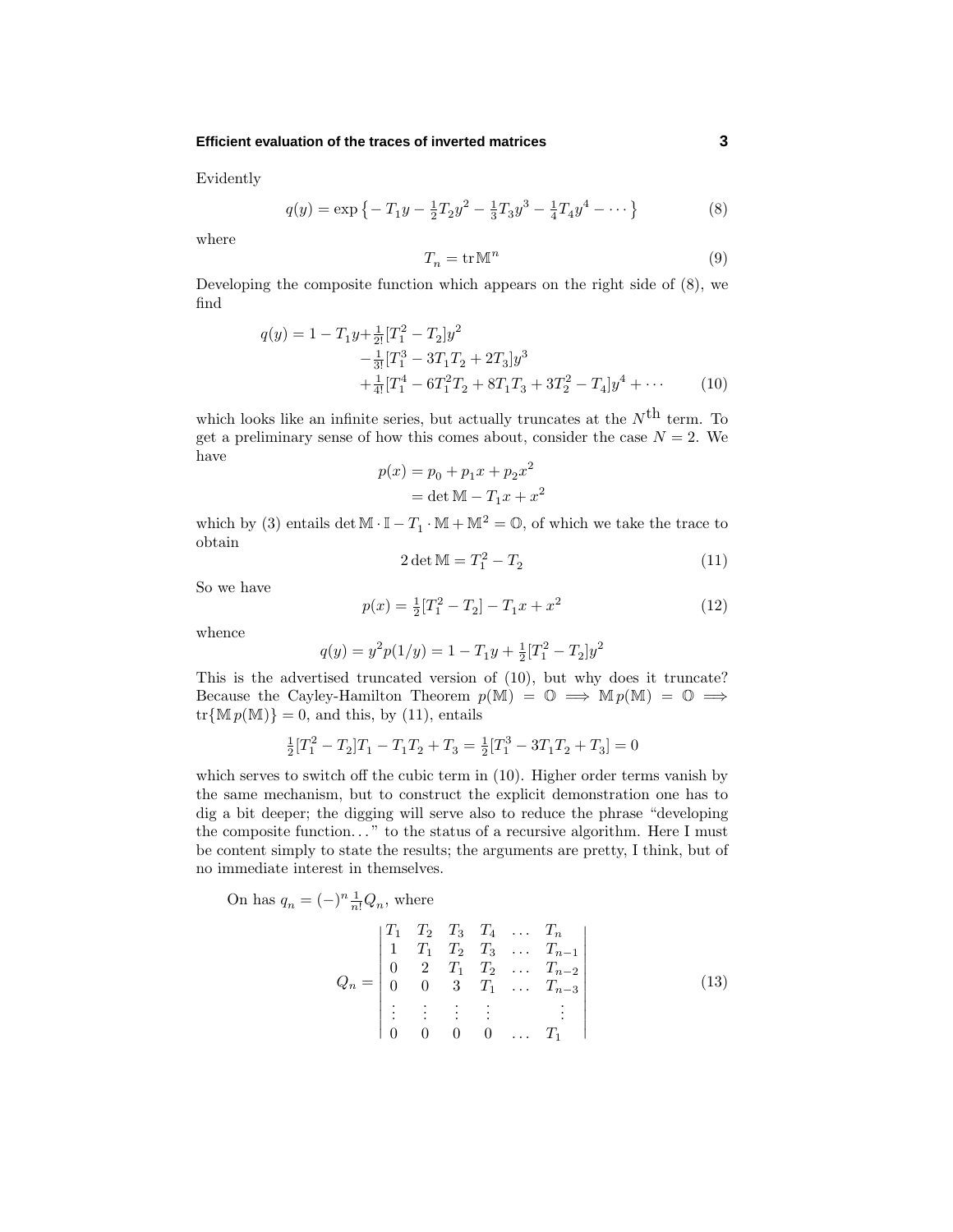## **4 A mathematical note**

can be computed recursively from

$$
Q_n = \sum_{m=1}^{n} (-)^{m+1} \frac{(n-1)!}{(n-m)!} T_m Q_{n-m}
$$
 (14)

Thus

$$
Q_0 = 1
$$
  
\n
$$
Q_1 = T_1 Q_0
$$
  
\n
$$
Q_2 = T_1 Q_1 - T_2 Q_0
$$
  
\n
$$
Q_3 = T_1 Q_2 - 2T_2 Q_1 + 2T_3 Q_0
$$
  
\n
$$
Q_4 = T_1 Q_3 - 3T_2 Q_2 + 6T_3 Q_1 - 6T_4 Q_0
$$
  
\n:  
\n
$$
\vdots
$$
 (15)

giving

$$
Q_0 = 1
$$
  
\n
$$
Q_1 = T_1
$$
  
\n
$$
Q_2 = T_1^2 - T_2
$$
  
\n
$$
Q_3 = T_1^3 - 3T_1T_2 + 2T_3
$$
  
\n
$$
Q_4 = T_1^4 - 6T_1^2T_2 + 8T_1T_3 + 3T_2^2 - 6T_4
$$
  
\n
$$
\vdots
$$
\n(16)

One has now enough information to complete the proof (if proof were needed) that

Cayley-Hamilton Theorem  $\Longrightarrow Q_n = 0: n > N$ 

More interesting, I think, is the universality (i.e., the *N*-independence) which attaches to (16), and therefore to statements like

$$
p(x) = \sum_{n=0}^{N} \frac{1}{n!} Q_n(-x)^{N-n}
$$
\n(17)

and

$$
\det \mathbb{M} = \frac{1}{N!} Q_N \quad \text{for any } N \times N \text{ matrix } \mathbb{M} \tag{18}
$$

Also interesting are the major simplifications which tend, in my experience, to result when M is endowed with any kind of specialized structure. For example, if M is antisymmetric, then so are all of its odd powers, and so also are all its odd traces; in place of (16) one has

$$
Q_0 = 1
$$
  
\n
$$
Q_1 = 0
$$
  
\n
$$
Q_2 = -T_2
$$
  
\n
$$
Q_3 = 0
$$
  
\n
$$
Q_4 = 3T_2^2 - 6T_4
$$
  
\n
$$
\vdots
$$